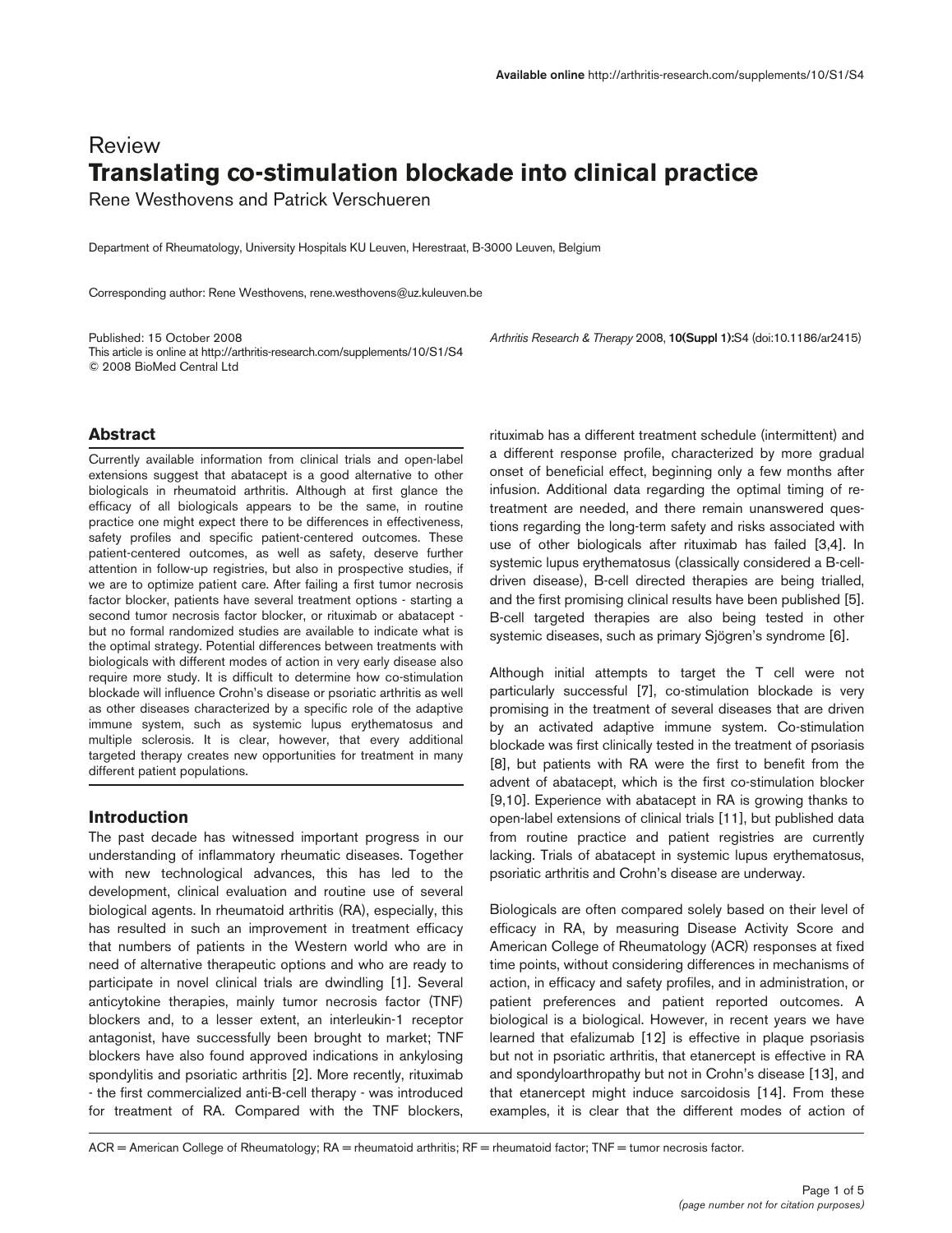individual biologicals have important implications for their use in routine clinicial practice.

#### **The need for biologicals with a different mode of action in rheumatoid arthritis**

TNF blockers have altered the clinical evolution of many previously refractory patients, but based on findings from registries and cohort studies it is clear that many patients still exhibit insufficient response, lose their initial response, or have to stop treatment because of specific side effects. Until now, in case of failure of a TNF blocker, a common strategy has been to try a second TNF blocker. However, careful analysis of patient registries shows that if a first TNF blocker is discontinued for efficacy or safety reasons, then the reason for failure of a second TNF blocker is likely to be the same as that for the first anti-TNF treatment [15]. In a recent Swiss observational study [16], it was suggested that a drug with a different mechanism of action, such as rituximab, has greater potential benefit in this setting, but a corroborating randomized trial is lacking. Although the increasing number of therapeutic options is good news for patients, the rheumatology community is increasingly confronted with the dilemma of which treatment to use in which situation and in which order. The question also arises of how to monitor and evaluate these agents in routine practice.

With respect to general efficacy, no major differences are expected based on the findings of reported clinical trials. (The ATTAIN [Abatacept Trial in Treatment of Anti-TNF INadequate responders] [10] and REFLEX [Randomized Evaluation of Long-Term Efficacy of Rituximab] [17] trials reported similar ACR responses for abatacept and rituximab, respectively.) However, head to head clinical trials comparing different biologicals are lacking. The only currently available blinded randomized trial was not powered to identify a difference between abatacept and infliximab [18], but it confirmed the existence of small differences in efficacy profiles and safety, suggesting that not all biologicals are the same. Differences in clinical effectiveness are to be expected when these agents are incorporated in different therapeutic strategies and administered to patients with different disease characteristics, risk profiles, and co-morbidities. Also, patient preferences are increasingly expected to play a role in decision making in the future. Finally, the quality of care programs in which these highly effective drugs are to be used could be at least as important as their intrinsic level of efficacy.

The focus of this review is the importance of high-quality care in RA and how current and future therapeutic options will fulfil the changing needs of patients, placing special emphasis on co-stimulation blockade. Our expectations from new treatments can be summarized as a combination of good efficacy and effectiveness, short-term and long-term safety, and improvement in functionality and quality of life, and all of this at an acceptable cost and for as many patients as possible.

## **Efficacy and effectiveness of treatment for rheumatoid arthritis with co-stimulation blockade**

The efficacy of abatacept has been demonstrated in large, properly designed trials in patients refractory to methotrexate [9] and to anti-TNF treatment [10]. Comparison of efficacy between abatacept and other biologicals is not possible because no good head to head comparisons are available, and the currently reported differences in efficacy between biologicals are mainly accounted for by the previous refractory state of patients, specific patient characteristics and specific co-morbidities.

In ATTAIN 25% of patients were rheumatoid factor (RF) negative, and these patients' responses to abatacept treatment were no different from those of RF-positive patients. Not many RF-negative patients have been evaluated in rituximab trials, but in a recent study conducted by Popa and coworkers [19], after 7 years follow up four out of five RF-negative patients were found to be nonresponders. The impact of patient characteristics on treatment efficacy needs to be analyzed more systematically in future studies, especially in registries.

Effectiveness in daily practice might differ between biologicals because of their different response profiles (speed of response, stability of response, and so on). TNF blockers, especially infliximab, have a very rapid effect (which is in the interests of patients) but after a while the response sometimes diminishes, and questions arise regarding dosing and treatment frequency, especially for infliximab [20]. A flare of arthritis in a patient receiving infliximab a few days before a newly scheduled infusion is not appreciated and might influence the effectiveness of treatment. The lack of information in rituximab-treated patients regarding the optimal timing of retreatment led to the requirement for a flare (defined by a rise in the Disease Activity Score above 3.2) in the Belgian reimbursement criteria for retreatment. Having to wait for a flare before retreatment is allowed can hardly be considered patient friendly.

On the other hand, continuous monthly dosing of abatacept is apparently associated with a stable response, and the patient dropout rates from the extension trials are rather low (high retention rates) [21]. Stable disease control might be a patient-preferred outcome that requires more study in the future. In certain respects the response profile of TNF blockers resembles the effect of corticosteroids, with rapid onset but also rapid loss of effect as soon as treatment is interrupted, which is in contrast to the gradual but more longlasting effect of B-cell-depleting therapies or co-stimulation blockade. Our experience with abatacept is that it elicits a very stable response, and a flare is rarely seen even when an infusion is postponed for infection or surgery. This also suggests that in future studies the infusion interval for longterm treatment should be formally determined.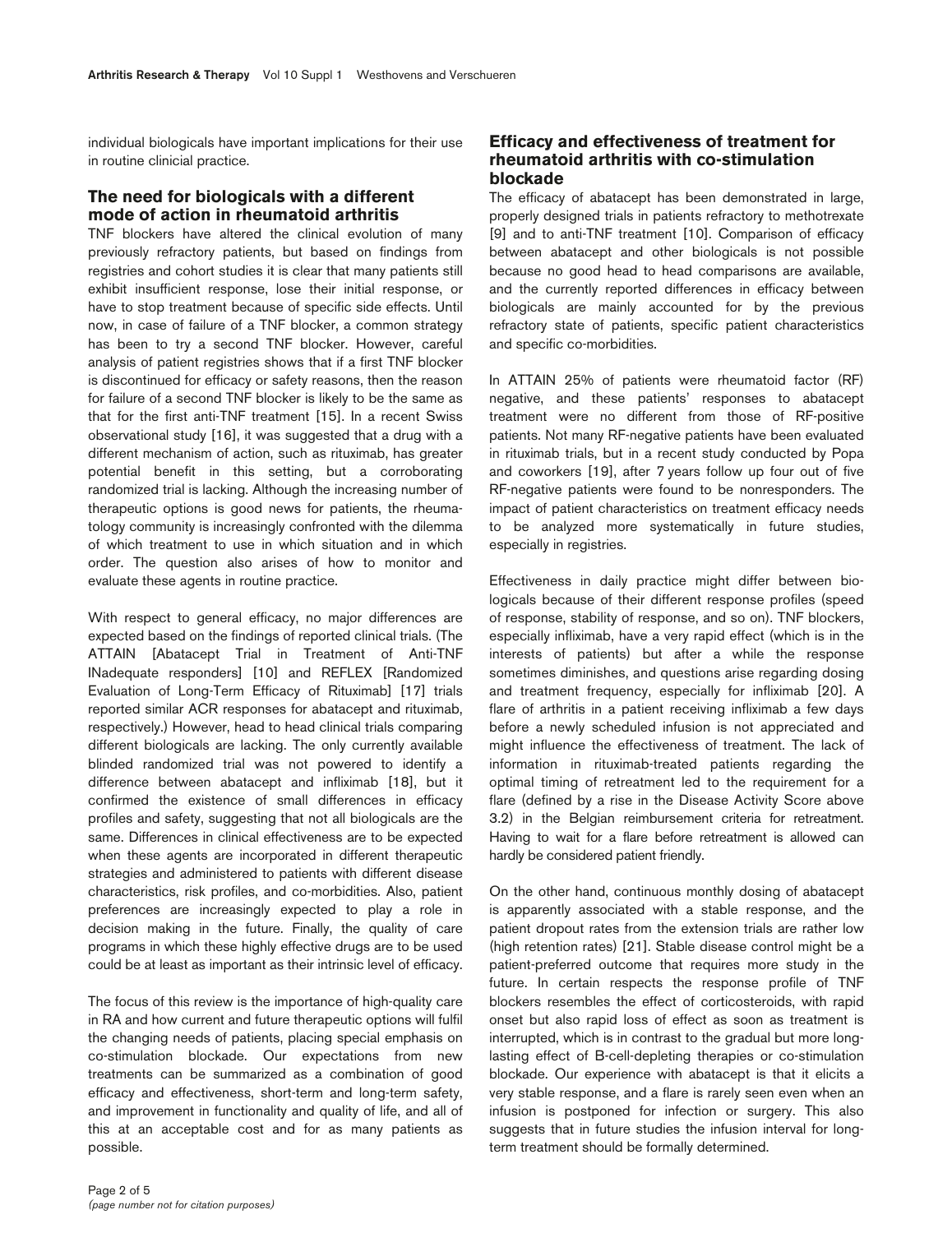One might argue that co-stimulation blockade is not as fastacting as TNF blockade. On the other hand, starting a bridging therapy with a short course of steroids together with abatacept is a cheap and effective strategy to overcome this temporary disadvantage, provided that steroids do not influence the efficacy of co-stimulation blockade. Also, when analyzing in detail the speed of response to abatacept, one may observe a statistically significant effect in certain patient outcomes (such as fatigue) even after 4 weeks [22], which might positively influence patient adherence to therapy.

The specific mechanism of action of co-stimulation blockade, being more upstream in the immunological cascade as compared with TNF blockade, could theoretically lead to an even more pronounced effect when the agent is used very early in a disease. Post-hoc subgroup analyses of AIM have demonstrated greater remission rates in patients with early disease (<2 years) compared with longer standing disease (>10 years) [23]. The results of a trial of abatacept in early RA are expected at the end of 2008.

In addition, a formal trial studying the effect of discontinuing treatment once remission is achieved or after a certain period of time might be interesting, in the light of the different mechanisms of action of co-stimulation blockers as compared with TNF-blocking agents. A recent trial in undifferentiated arthritis with poor prognosis patients (namely, those positive for cyclic citrullinated protein) failed to identify an effect of a short course of anti-TNF treatment in delaying the onset of RA (in terms of fulfilling ACR criteria) [24]. In contrast, a similar explorative study of abatacept indicated that this agent appears able to delay the onset of RA to some extent [25]; this needs further investigation.

The first and most impressive message from the trials of TNF blockade was the complete arrest of radiographic progression, which had never previously been observed with any RA treatment. Data on abatacept indicate a decrease in radiographic progression during the first year, without complete arrest but with a further decrease in year 2 [26], illustrating a different efficacy profile as compared with TNF blockers. This is an important finding with clinical implications for future treatment decisions in routine practice. However, in view of the more gradual effect of abatacept, in clinical practice many rheumatologists might add a short bridging therapy with steroids, which could have a major impact on the kinetics of response and, therefore, future radiographic progression, especially in early RA. Moreover, we must await data on radiographic progression in the early RA abatacept trial, because these might reveal differences from findings in established RA. Recent experimental findings suggest a specific effect of cytotoxic T-lymphocyte antigen 4 on bone, independent from TNF-α; it would be interesting to investigate this in the clinical setting, given the possible implications for long-term disease control [27].

Theoretically, one could consider combining different targeted therapies in order to achieve a better response. However, combinations of different biologicals, such as TNF blockers and interleukin-1 receptor antagonists, do not appear to increase efficacy [28] and result in more side effects, as is the case when abatacept is combined with TNF blockade [29].

# **Improvement in functionality and quality of life with co-stimulation blockade in patients with rheumatoid arthritis**

One might expect that all improvements in disease activity might be associated with improved functionality and quality of life, and that, as such, all biologicals would have similar effects. This might be true to some extent, because similar improvements in 36-item Short Form are found for many agents [22,30]. An important issue is whether measures such as 36-item Short Form are sensitive enough to detect specific and subtle differences between biologicals in patient-centered outcomes. Patient-centered outcomes might be influenced by the stability of disease control, the route of administration (subcutaneous versus intravenous, length of perfusion time), risk for infusion reactions (up to 30% in rituximab trials with need for pretreatment versus a few percent in abatacept trials), or perhaps other factors of importance to patients that need more study. An example of an issue that should be studied in greater detail is sleep. TNF blockade might have a direct central effect on sleep [31,32]. Steroids are known for their central stimulatory effect. The first studies with abatacept suggest a beneficial effect on sleep [33]. More detailed studies specifically comparing different treatment options head to head with respect to such specific patient-centered outcomes would be welcome in the future because of their relevance to daily care.

#### **Safety of co-stimulation blockade and implications for daily practice in patients with rheumatoid arthritis**

A safety update on abatacept [34] was recently reported and suggested a different safety profile as compared with infliximab and rituximab regarding infusion reactions, which might influence patients' preferences and improve treatment effectiveness in the long run.

The lack of *de novo* development of antinuclear antibodies and DNA antibodies with abatacept, in contrast to TNF blockers [18], certainly deserves further attention and might suggest a role for abatacept (or rituximab) in patients who develop a clinical picture with newly occurring autoimmune features, rather than switching to a second or third TNF blocker. One might consider treating patients with heart failure preferentially with abatacept instead of a TNF blocker, and patients with a history of or an active associated B-cell lymphoma might be good candidates for anti-B-cell therapy.

Increased infection rates have been reported with all biologicals, but rates are difficult to compare between drugs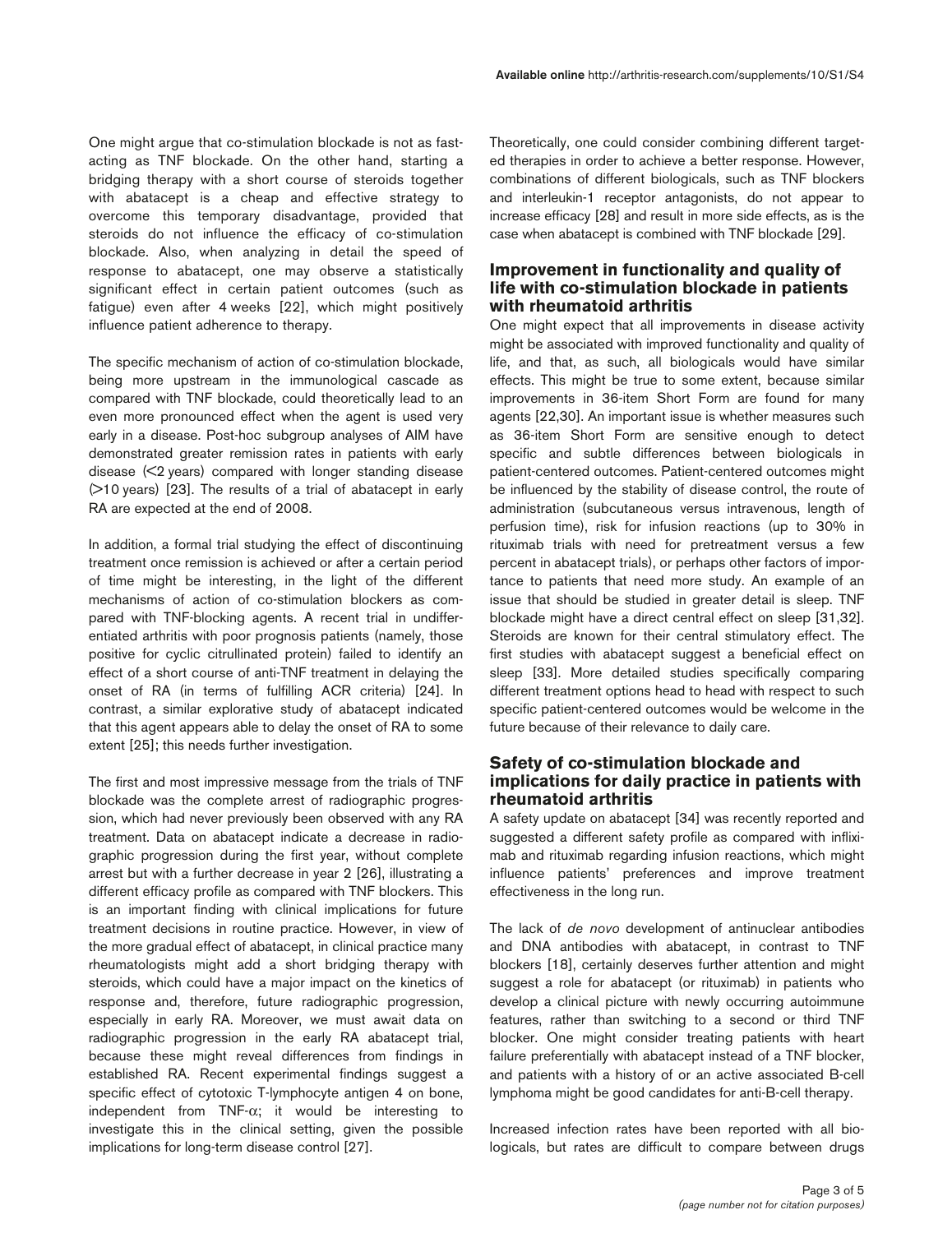because there are no sufficient head to head comparisons. Nevertheless, apart from different patient characteristics and possible co-morbidities, the treatment choice as such might have an influence on infection rates, as is suggested by the ATTEST (Abatacept or infliximab versus placebo, a Trial for Tolerability, Efficacy and Safety in Treating RA) data [18] and by the findings of a recent meta-analysis that compared anakinra with abatacept and rituximab [35]. All of these findings might play roles in future therapeutic decisions in specific circumstances. The different mode of action of abatacept relative to TNF-blockade means that the former has a lesser impact on natural mechanisms of defense against tuberculosis [18] - a finding that has received support from a recent animal model study [36]; this property might have a bearing on future decision making.

Little is known about differences in immune profiles after long-term treatment with specific biologicals. Long-term rituximab treatment appears to be associated with some persisting decline in immune globulin titers and a certain degree of lasting B-cell depletion [19]. The clinical relevance of these findings requires further study. Reports on immune states after long-term abatacept treatment are not available, but based on findings reported to date no cell depletion or decrease in immunoglobulin levels are expected with this agent.

In summary, safety profiles appear to differ between biologicals. Together with the pretreatment evaluation of specific risk factors, these differences might influence treatment choices in daily practice.

#### **Key messages**

- The different modes of action of individual biologicals have important implications for their use in clinical practice.
- Differences in effectiveness are to be expected with the incorporation of biologicals into different therapeutic strategies and with their use in patients who differ in terms of other disease characteristics, risk profiles and co-morbidities.
- The quality of care programs in which these highly effective drugs are to be used could be at least as important as their intrinsic level of efficacy.
- The efficacy of abatacept, as measured using classical outcome measures, appears similar to that of anti-TNF agents and rituximab.
- Co-stimulation blockade might in certain circumstances be more appropriate than other targeted therapies

# **Conclusion**

Newer drugs with different modes of action, such as rituximab and abatacept, might be attractive alternatives in patients refractory to a TNF blocker. While at first glance efficacy of all drugs might look the same, different efficacy (speed and stability of response) and safety (infection rates, infusion reactions) profiles are observed. Also, effectiveness in daily practice might differ as a result of patient preferences. Further study is needed in daily practice to compare different treatment strategies, focussing on global effectiveness.

#### **Competing interests**

RW is a consultant for Schering Plough Belgium and for Bristol-Myers Squibb. PV is a consultant for Schering Plough Belgium.

#### **Acknowledgements**

This article is published as part of *Arthritis Research & Therapy* Volume 10 Supplement 1, 2008: Co-stimulation blockade: from bench to bedside. The full contents of the supplement are available online at http://arthritis-research.com/supplements/10/S1.

Publication of this supplement has been sponsored by Bristol-Myers Squibb Company.

#### **References**

- 1. Weinblatt ME: **Will our current success in treating rheumatoid arthritis hinder new drug development? That is the question!!** *Ann Rheum Dis* 2005, **64:**1529-1531.
- 2. Furst DE, Breedveld FC, Kalden JR, Smolen JS, Burmester GR, Sieper J, Emery P, Keystone EC, Schiff MH, Mease P, van Riel PL, Fleischmann R, Weisman MH, Weinblatt ME: **Updated consensus statement on biological agents for the treatment of rheumatic diseases.** *Ann Rheum Dis* 2007, **3(suppl):**iii2-22.
- 3. Frampton JE, Scott LJ: **Rituximab in rheumatoid arthritis.** *Bio-Drugs* 2007, **21:**333-341. Discussion 342.
- 4. Kavanaugh AF: **B cell targeted therapies: safety considerations.** *J Rheumatol* 2006, **77:**18-23.
- 5. Tieng AT, Peeva E: **B-cell-directed therapies in systemic lupus erythematosus.** *Semin Arthritis Rheum* 2008 [Epub ahead of print].
- 6. Steinfeld SD, Tant L, Burmester GR, Teoh NK, Wegener WA, Goldenberg DM, Pradier O: **Epratuzumab (humanised anti-CD22 antibody) in primary Sjögren's syndrome: an open-label phase I/II study.** *Arthritis Res Ther* 2006, **8:**R129.
- 7. van der Lubbe PA, Dijkmans BA, Markusse HM, Nässander U, Breedveld FC: **A randomized, double-blind, placebo-controlled study of CD4 monoclonal antibody therapy in early rheumatoid arthritis.** *Arthritis Rheum* 1995, **38:**1097-1106.
- 8. Abrams JR, Lebwohl MG, Guzzo CA, Jegasothy BV, Goldfarb MT, Goffe BS, Menter A, Lowe NJ, Krueger G, Brown MJ, Weiner RS, Birkhofer MJ, Warner GL, Berry KK, Linsley PS, Krueger JG, Ochs HD, Kelley SL, Kang S: **CTLA4Ig-mediated blockade of T-cell costimulation in patients with psoriasis vulgaris.** *J Clin Invest* 1999, **103:**1243-1252.
- 9. Kremer JM, Genant HK, Moreland LW, Russell AS, Emery P, Abud-Mendoza C, Szechinski J, Li T, Ge Z, Becker JC, Westhovens R: **Effects of abatacept in patients with methotrexateresistant active rheumatoid arthritis: a randomized trial.** *Ann Intern Med* 2006, **144:**865-876.
- 10. Genovese MC, Becker JC, Schiff M, Luggen M, Sherrer Y, Kremer J, Birbara C, Box J, Natarajan K, Nuamah I, Li T, Aranda R, Hagerty DT, Dougados M: **Abatacept for rheumatoid arthritis refractory to tumor necrosis factor alpha inhibition.** *N Engl J Med* 2005, **353:**1114-1123.
- 11. Genovese MC, Schiff M, Luggen M, Becker JC, Aranda R, Teng J: **Efficacy and safety of the selective co-stimulation modulator abatacept following 2 years of treatment in patients with rheumatoid arthritis and an inadequate response to anti-tumour**